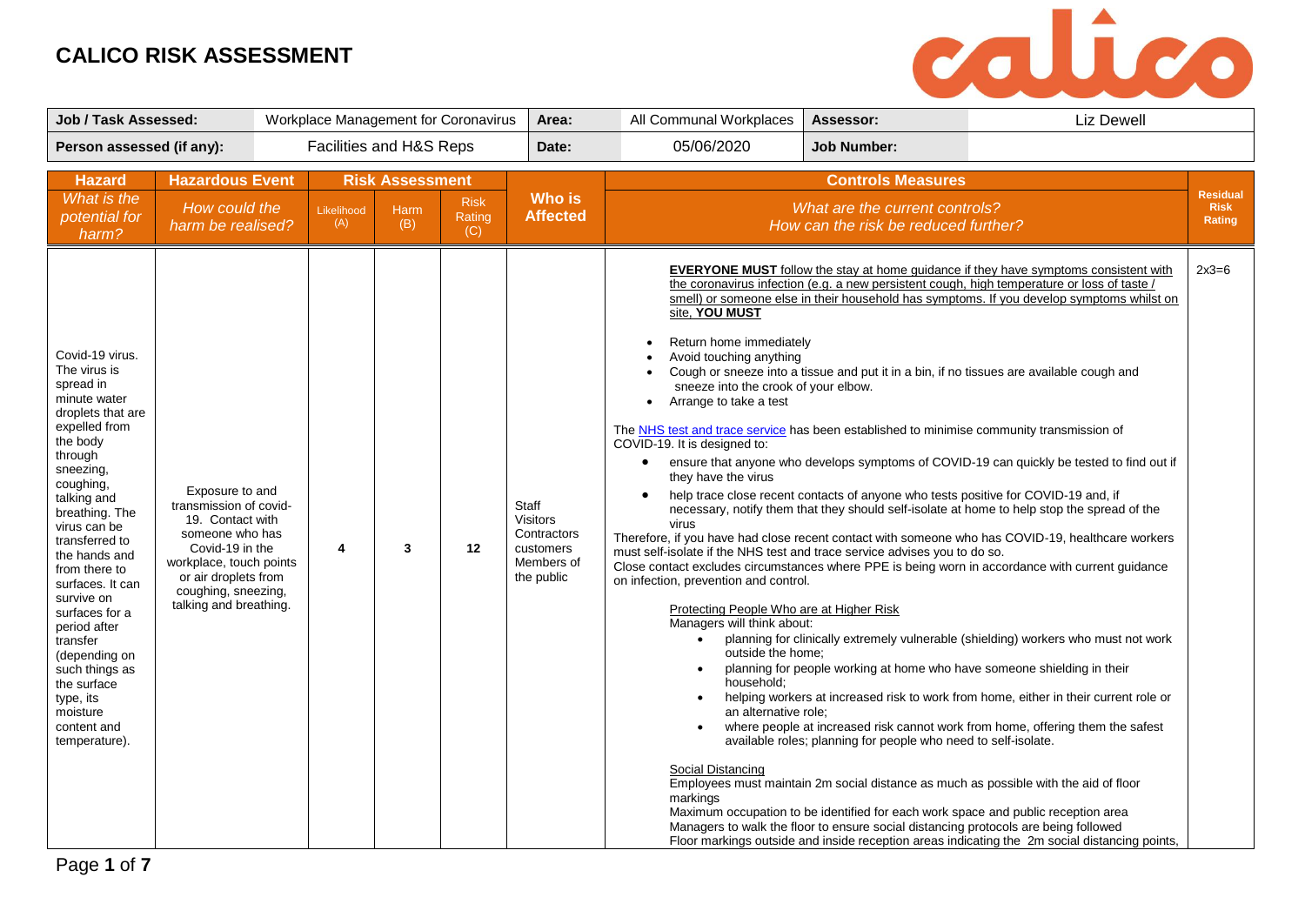

| Job / Task Assessed:                                   |                                                              |                         |                                       | Workplace Management for Coronavirus | Area:                            | All Communal Workplaces                                                                                                                                                                                                                                                                                                                                                                                        | Assessor:                                                                                                                                                                                                                                                                                                                                                                                                                                                                                                                                                                                                                                                                                                                                                                                                                                         | <b>Liz Dewell</b>                                                                                                                                                                                                                                                                                                                                                                                                                                                                                                                                                                                                                                                                                                                                                                                                                                                                                                                                                                                                                                           |                                          |
|--------------------------------------------------------|--------------------------------------------------------------|-------------------------|---------------------------------------|--------------------------------------|----------------------------------|----------------------------------------------------------------------------------------------------------------------------------------------------------------------------------------------------------------------------------------------------------------------------------------------------------------------------------------------------------------------------------------------------------------|---------------------------------------------------------------------------------------------------------------------------------------------------------------------------------------------------------------------------------------------------------------------------------------------------------------------------------------------------------------------------------------------------------------------------------------------------------------------------------------------------------------------------------------------------------------------------------------------------------------------------------------------------------------------------------------------------------------------------------------------------------------------------------------------------------------------------------------------------|-------------------------------------------------------------------------------------------------------------------------------------------------------------------------------------------------------------------------------------------------------------------------------------------------------------------------------------------------------------------------------------------------------------------------------------------------------------------------------------------------------------------------------------------------------------------------------------------------------------------------------------------------------------------------------------------------------------------------------------------------------------------------------------------------------------------------------------------------------------------------------------------------------------------------------------------------------------------------------------------------------------------------------------------------------------|------------------------------------------|
| Person assessed (if any):                              |                                                              | Facilities and H&S Reps |                                       |                                      | Date:                            | 05/06/2020                                                                                                                                                                                                                                                                                                                                                                                                     | <b>Job Number:</b>                                                                                                                                                                                                                                                                                                                                                                                                                                                                                                                                                                                                                                                                                                                                                                                                                                |                                                                                                                                                                                                                                                                                                                                                                                                                                                                                                                                                                                                                                                                                                                                                                                                                                                                                                                                                                                                                                                             |                                          |
| <b>Hazard</b><br>What is the<br>potential for<br>harm? | <b>Hazardous Event</b><br>How could the<br>harm be realised? | Likelihood<br>(A)       | <b>Risk Assessment</b><br>Harm<br>(B) | <b>Risk</b><br>Rating<br>(C)         | <b>Who is</b><br><b>Affected</b> |                                                                                                                                                                                                                                                                                                                                                                                                                | <b>Controls Measures</b><br>What are the current controls?<br>How can the risk be reduced further?                                                                                                                                                                                                                                                                                                                                                                                                                                                                                                                                                                                                                                                                                                                                                |                                                                                                                                                                                                                                                                                                                                                                                                                                                                                                                                                                                                                                                                                                                                                                                                                                                                                                                                                                                                                                                             | <b>Residual</b><br><b>Risk</b><br>Rating |
|                                                        |                                                              |                         |                                       |                                      |                                  | Coming To and Leaving Work<br>Provide a secure area for storing bikes<br>MUST use a face covering<br>Moving Around Buildings and Work Sites<br>Workplaces and Workstations<br>No hot desking or sharing of work stations<br>occupation<br>other<br>Meetings<br>Hold virtual meetings were possible.<br>and maintain 2m distance<br>Hand sanitiser should be available at meetings<br>Common Areas<br>equipment | with possible use of portable Tensa barriers if necessary<br>adhered to by visitors, customers, deliveries (Centenary Court only)<br>do so) when getting to and from work to maintain social distancing<br>rules by not using entry/exit points at the same time<br>Congestion to be reduced by having more entry points if possible<br>One way entrances, exits and stairways where possible<br>No visiting of other, desks, floors or departments unless pre-agreed<br>Small meeting rooms not to be used, but utilise as individual offices<br>Holding meetings outdoors or in well-ventilated rooms whenever possible<br>Chairs and tables will be physically moved to ensure 2m distance<br>Use outside areas for breaks if the locations are suitable and it is safe to do so<br>Encourage employees to remain on site during working hours | Consider a security person outside reception to ensure social distancing measures are<br>Encourage employees to travel alone in their own transport (or walk, or cycle if it is safe to<br>The Government has advised that from 15 <sup>th</sup> June 2020 anybody using public transport<br>Arrival and departure times are staggered so people can keep to the 2 m social distancing<br>One way systems around the workplace, with floor markings and floor plans on each level<br>Workstation layout to be reconfigured wherever possible into alternate, diagonal desk<br>Employees should not face each other, and be positioned back to back or side onto each<br>Where virtual meetings are not possible only essential participants should attend meetings<br>Rest rooms, kitchens, lifts, printers and toilets to be used 1 person at a time were possible<br>Upon entering a kitchen area, employees must wash their hands before touching any<br>Work collaboratively with landlords and other tenants in multi-tenant sites/buildings to ensure |                                          |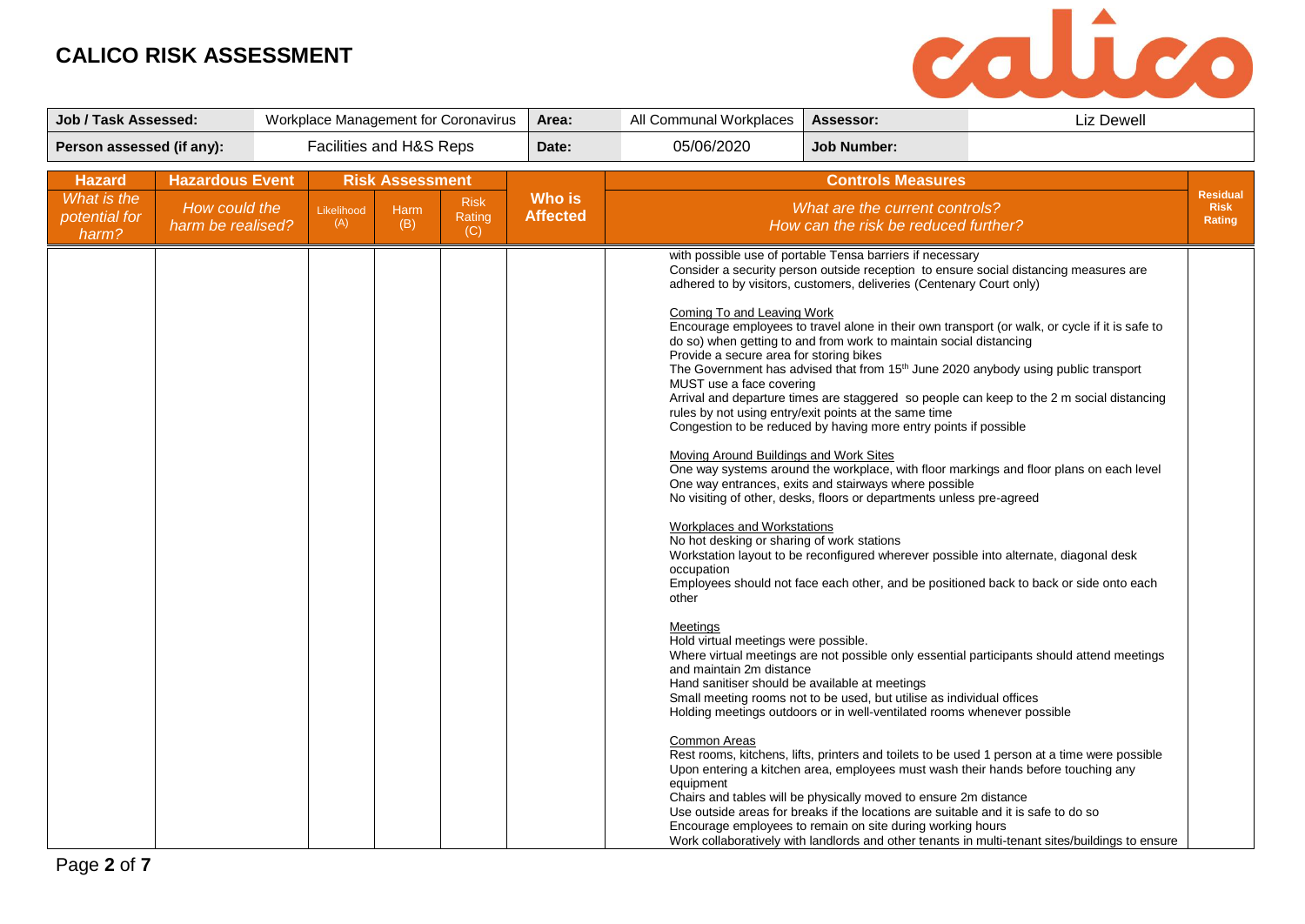

| <b>Job / Task Assessed:</b>                            |                                                              |                         |                                              | Workplace Management for Coronavirus | Area:                            | All Communal Workplaces                                                                                                                                                                                                                                                                                                                                                                                                                                                                                                                                       | Assessor:                                                                                                                                                                                                                                                                                                                                                                                                                                                                                                                                                                                                                                                                                                                                                                                           | <b>Liz Dewell</b>                                                                                                                                                                                                                                                                                                                                                                                                                                                                                                                                                                                                                                                                                                                                                                                                                                                                                                                                                                                                                                                                                                                                                                                                                                                       |                                          |
|--------------------------------------------------------|--------------------------------------------------------------|-------------------------|----------------------------------------------|--------------------------------------|----------------------------------|---------------------------------------------------------------------------------------------------------------------------------------------------------------------------------------------------------------------------------------------------------------------------------------------------------------------------------------------------------------------------------------------------------------------------------------------------------------------------------------------------------------------------------------------------------------|-----------------------------------------------------------------------------------------------------------------------------------------------------------------------------------------------------------------------------------------------------------------------------------------------------------------------------------------------------------------------------------------------------------------------------------------------------------------------------------------------------------------------------------------------------------------------------------------------------------------------------------------------------------------------------------------------------------------------------------------------------------------------------------------------------|-------------------------------------------------------------------------------------------------------------------------------------------------------------------------------------------------------------------------------------------------------------------------------------------------------------------------------------------------------------------------------------------------------------------------------------------------------------------------------------------------------------------------------------------------------------------------------------------------------------------------------------------------------------------------------------------------------------------------------------------------------------------------------------------------------------------------------------------------------------------------------------------------------------------------------------------------------------------------------------------------------------------------------------------------------------------------------------------------------------------------------------------------------------------------------------------------------------------------------------------------------------------------|------------------------------------------|
| Person assessed (if any):                              |                                                              | Facilities and H&S Reps |                                              |                                      | Date:                            | 05/06/2020                                                                                                                                                                                                                                                                                                                                                                                                                                                                                                                                                    | <b>Job Number:</b>                                                                                                                                                                                                                                                                                                                                                                                                                                                                                                                                                                                                                                                                                                                                                                                  |                                                                                                                                                                                                                                                                                                                                                                                                                                                                                                                                                                                                                                                                                                                                                                                                                                                                                                                                                                                                                                                                                                                                                                                                                                                                         |                                          |
| <b>Hazard</b><br>What is the<br>potential for<br>harm? | <b>Hazardous Event</b><br>How could the<br>harm be realised? | Likelihood<br>(A)       | <b>Risk Assessment</b><br><b>Harm</b><br>(B) | <b>Risk</b><br>Rating<br>(C)         | <b>Who is</b><br><b>Affected</b> |                                                                                                                                                                                                                                                                                                                                                                                                                                                                                                                                                               | <b>Controls Measures</b><br>What are the current controls?<br>How can the risk be reduced further?                                                                                                                                                                                                                                                                                                                                                                                                                                                                                                                                                                                                                                                                                                  |                                                                                                                                                                                                                                                                                                                                                                                                                                                                                                                                                                                                                                                                                                                                                                                                                                                                                                                                                                                                                                                                                                                                                                                                                                                                         | <b>Residual</b><br><b>Risk</b><br>Rating |
|                                                        |                                                              |                         |                                              |                                      |                                  | <b>Accidents, Security and Other Incidents</b><br>would be unsafe.<br>sanitation measures immediately afterwards including washing hands<br>being readily available.<br>emergency situation<br>way instructions in emergency situations)<br>trace in the event of a covid-19 positive case)<br>manufacturer's guide lines<br>Managing Customers, Visitors and Contractors<br>Visitor waiting area seats placed 2m apart<br>Providing and Explaining Available Guidance<br>websites<br>activities<br>example, signage or visual aids<br>Cleaning the Workplace | consistency across common areas, for example, receptions and staircases.<br>nearest exit (disregard any one way instructions in emergency situations)<br>If somebody injures themselves at work and the injury requires treatment call 999<br>Water systems have been flushed prior to re-occupation and checks are ongoing.<br>and temperature checks and site induction to be conducted upon arrival<br>Consider appointment only system for visitors / customer / client contact<br>Managers will go through the risk assessments with employees<br>Additional anti-viral cleaning of touch points, handles, rails, lift call buttons etc<br>Anti-viral wipes available to wipe down workstations and touch points<br>Open windows and doors frequently to encourage ventilation, where possible | In an emergency, for example, an accident or fire, people do not have to stay 2m apart if it<br>People involved in the provision of assistance to others should pay particular attention to<br>Reduced numbers of employees in the building may result in fire wardens and first aiders not<br>The most senior manager on site will be appointed as the responsible person for any<br>Upon discovering a fire, raise the alarm by pressing a call point and leave the building by the<br>Upon activation of the fire alarm, leave the building by the nearest exit (disregard any one<br>It is important that all employees sign in and out of their work area so that they can be<br>accounted for at the fire assembly point by a manager (this will also help with track and<br>All equipment and safety features of the building will be serviced and maintained in line with<br>Only essential visitors to be allowed on site, health questions to be asked prior to attendance<br>All Covid-19 related Risk Assessments and guidance will be available on the company<br>Guidance for colleagues will be issued to all employees for their specific work places and<br>Clear guidance on social distancing and hygiene will be provided to people on arrival, for |                                          |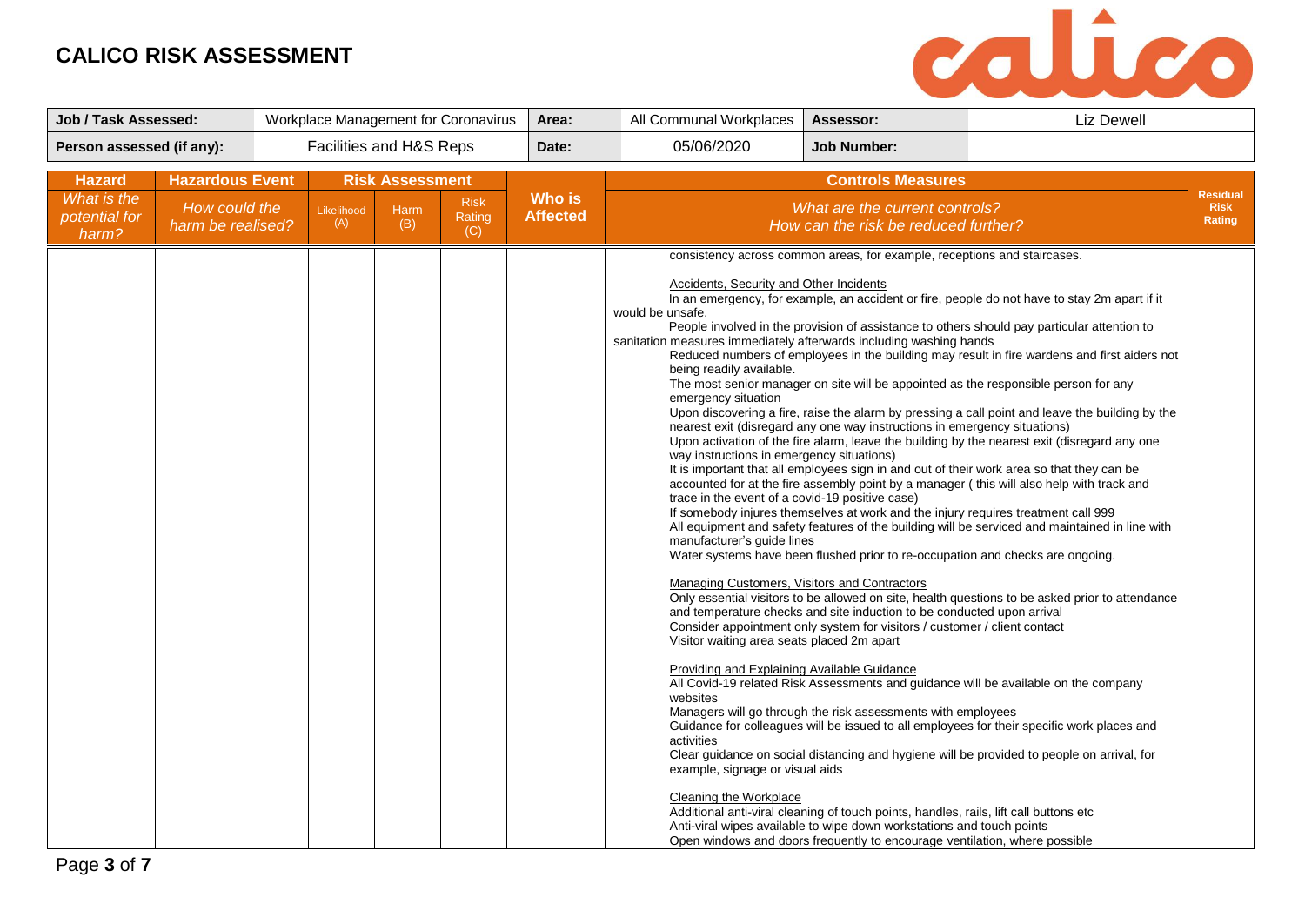

| <b>Job / Task Assessed:</b>  |                                         |                         |                                | Workplace Management for Coronavirus | Area:           | All Communal Workplaces                                                                                                                                                                                                                                      | Assessor:                                                                                                                                                                                                                                                                                                                                                                                                                                                                                                                                                                                                                                                                                                                                                                                                                                                                                                                                                                                                                                                                                                                                                                                                                                                                                                                               | Liz Dewell                                                                                                                                                                                                                                                                                                                                                                                                                                                                                                                                                                                                                                                                                                                                                                                                                                                                                                                                                                                                                                                |                                |
|------------------------------|-----------------------------------------|-------------------------|--------------------------------|--------------------------------------|-----------------|--------------------------------------------------------------------------------------------------------------------------------------------------------------------------------------------------------------------------------------------------------------|-----------------------------------------------------------------------------------------------------------------------------------------------------------------------------------------------------------------------------------------------------------------------------------------------------------------------------------------------------------------------------------------------------------------------------------------------------------------------------------------------------------------------------------------------------------------------------------------------------------------------------------------------------------------------------------------------------------------------------------------------------------------------------------------------------------------------------------------------------------------------------------------------------------------------------------------------------------------------------------------------------------------------------------------------------------------------------------------------------------------------------------------------------------------------------------------------------------------------------------------------------------------------------------------------------------------------------------------|-----------------------------------------------------------------------------------------------------------------------------------------------------------------------------------------------------------------------------------------------------------------------------------------------------------------------------------------------------------------------------------------------------------------------------------------------------------------------------------------------------------------------------------------------------------------------------------------------------------------------------------------------------------------------------------------------------------------------------------------------------------------------------------------------------------------------------------------------------------------------------------------------------------------------------------------------------------------------------------------------------------------------------------------------------------|--------------------------------|
| Person assessed (if any):    |                                         | Facilities and H&S Reps |                                |                                      | Date:           | 05/06/2020                                                                                                                                                                                                                                                   | <b>Job Number:</b>                                                                                                                                                                                                                                                                                                                                                                                                                                                                                                                                                                                                                                                                                                                                                                                                                                                                                                                                                                                                                                                                                                                                                                                                                                                                                                                      |                                                                                                                                                                                                                                                                                                                                                                                                                                                                                                                                                                                                                                                                                                                                                                                                                                                                                                                                                                                                                                                           |                                |
| <b>Hazard</b><br>What is the | <b>Hazardous Event</b><br>How could the | Likelihood              | <b>Risk Assessment</b><br>Harm | <b>Risk</b>                          | <b>Who is</b>   |                                                                                                                                                                                                                                                              | <b>Controls Measures</b><br>What are the current controls?                                                                                                                                                                                                                                                                                                                                                                                                                                                                                                                                                                                                                                                                                                                                                                                                                                                                                                                                                                                                                                                                                                                                                                                                                                                                              |                                                                                                                                                                                                                                                                                                                                                                                                                                                                                                                                                                                                                                                                                                                                                                                                                                                                                                                                                                                                                                                           | <b>Residual</b><br><b>Risk</b> |
| potential for<br>harm?       | harm be realised?                       | (A)                     | (B)                            | Rating<br>(C)                        | <b>Affected</b> |                                                                                                                                                                                                                                                              | How can the risk be reduced further?                                                                                                                                                                                                                                                                                                                                                                                                                                                                                                                                                                                                                                                                                                                                                                                                                                                                                                                                                                                                                                                                                                                                                                                                                                                                                                    |                                                                                                                                                                                                                                                                                                                                                                                                                                                                                                                                                                                                                                                                                                                                                                                                                                                                                                                                                                                                                                                           | Rating                         |
|                              |                                         |                         |                                |                                      |                 | Hygiene<br>Employees encouraged not to touch their faces<br>Hand sanitiser dispensers installed at key points<br>users if necessary<br><b>PPE and Face Coverings</b><br>underlying illnesses not to be in the office<br>other<br>Communications and Training | Employees are asked to wash their hands upon arrival<br>Temperatures to be taken upon arrival using infra-red thermometers<br>Regular washing of hands with soap and warm water for at least 20 seconds<br>Electronic documents to be used rather than physical copies where possible<br>Perspex screens installed in public facing areas such as reception desks<br>guidance and that of your specialist HVAC contractor<br>should be set up with cleaning products to wipe down the items.<br>decision to be made as to whether that task is carried out or not<br>wear face covering and keep the time to a minimum<br>Shift Patterns, Working Groups and Work-Related Travel<br>Employees are encouraged to work from home if possible<br>Home working rota to be set up in each department to reduce numbers of staff<br>Maximum of 30% of agreed teams to be in the office at any one time<br>Only essential trips to other buildings should take place<br>Virtual visits to be conducted instead of physical visits where possible<br>partners, increasing ventilation when possible and avoiding sitting face-to-face.<br>Cleaning shared vehicles between shifts or on handover.<br>Communication notices and signage in place informing staff and customers of rules<br>Training will be carried out virtually where possible | Signs and posters will be displayed to increase awareness of good handwashing technique<br>Equipment should not be shared where practical and cleaned down in between different<br>Air conditioning and ventilation systems to be assessed for safety by seeking manufacturer's<br>If equipment needs to be passed between people or departments a 'drop off / pick up zone'<br>The risk of covid transmission is being managed through social distancing and hygiene<br>Managers to be informed if 2m distance cannot be maintained for certain tasks in order for a<br>If 2m distance cannot be maintained but the task is essential, avoid face to face positioning,<br>More vulnerable employees, based on age, pregnancy, mental health, BAME and relevant<br>Establish fixed teams in order to reduce the number of people coming into contact with eavh<br>Minimise the number of people travelling together in any one vehicle, using fixed travel<br>All employees coming back into work to receive a mini-induction or return to work interview |                                |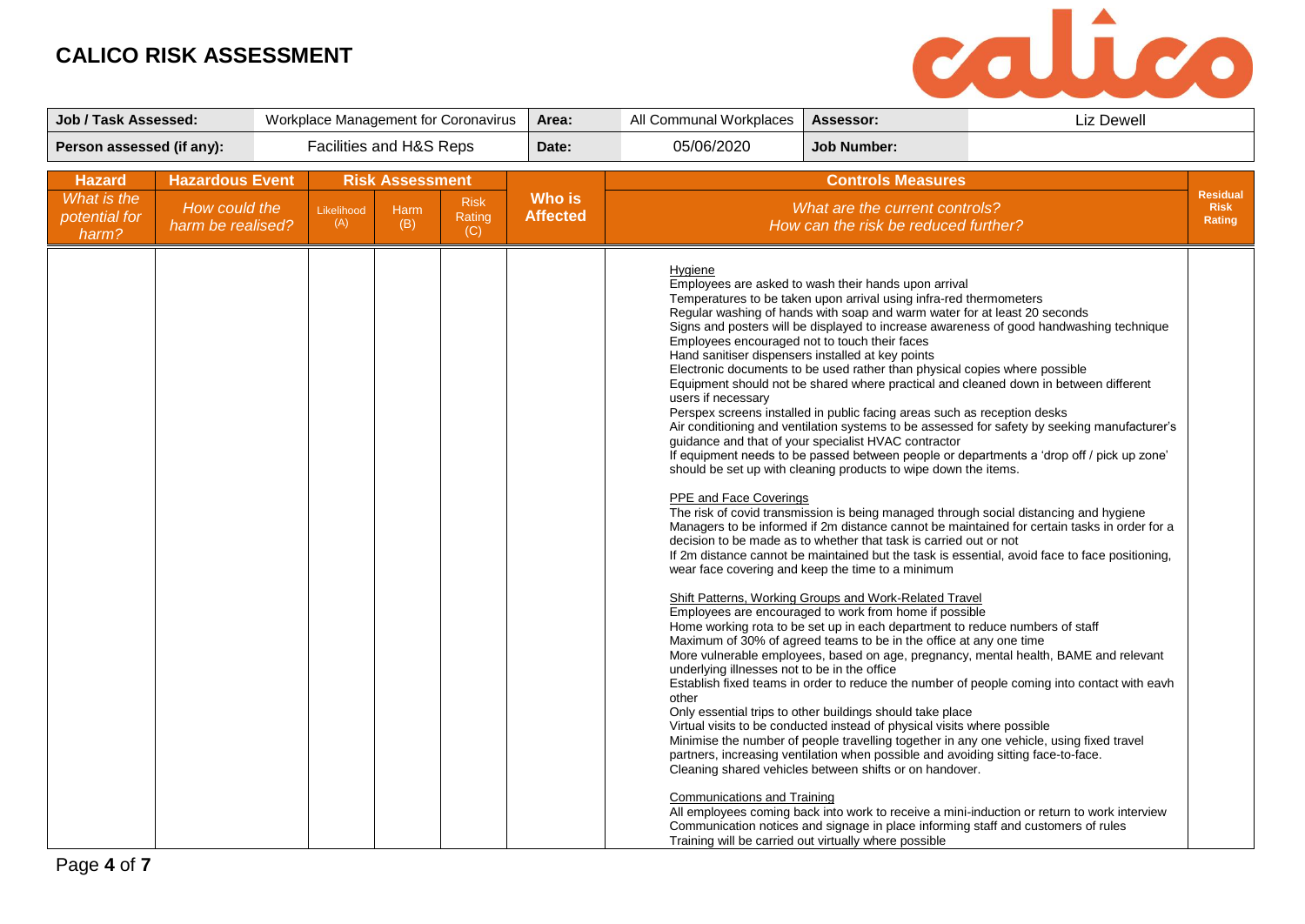

| Job / Task Assessed:                  | Workplace Management for Coronavirus                 |  | Area:             | All Communal Workplaces          | Assessor:                    | Liz Dewell                |                                                  |                                                                                                                                                                                                                                                                                                                                                                                     |                                                                                                                                                                                                                                                                                                                                                                                                                                                                 |                       |
|---------------------------------------|------------------------------------------------------|--|-------------------|----------------------------------|------------------------------|---------------------------|--------------------------------------------------|-------------------------------------------------------------------------------------------------------------------------------------------------------------------------------------------------------------------------------------------------------------------------------------------------------------------------------------------------------------------------------------|-----------------------------------------------------------------------------------------------------------------------------------------------------------------------------------------------------------------------------------------------------------------------------------------------------------------------------------------------------------------------------------------------------------------------------------------------------------------|-----------------------|
|                                       | Facilities and H&S Reps<br>Person assessed (if any): |  | Date:             | 05/06/2020<br><b>Job Number:</b> |                              |                           |                                                  |                                                                                                                                                                                                                                                                                                                                                                                     |                                                                                                                                                                                                                                                                                                                                                                                                                                                                 |                       |
| <b>Hazard</b>                         | <b>Hazardous Event</b>                               |  |                   | <b>Risk Assessment</b>           |                              |                           |                                                  | <b>Controls Measures</b>                                                                                                                                                                                                                                                                                                                                                            |                                                                                                                                                                                                                                                                                                                                                                                                                                                                 | <b>Residual</b>       |
| What is the<br>potential for<br>harm? | How could the<br>harm be realised?                   |  | Likelihood<br>(A) | Harm<br>(B)                      | <b>Risk</b><br>Rating<br>(C) | Who is<br><b>Affected</b> |                                                  | What are the current controls?<br>How can the risk be reduced further?                                                                                                                                                                                                                                                                                                              |                                                                                                                                                                                                                                                                                                                                                                                                                                                                 | <b>Risk</b><br>Rating |
|                                       |                                                      |  |                   |                                  |                              |                           | becomes unwell<br>followed quidance<br>same time | Employees must inform their manager or HR if they, or a member of their household,<br>Awareness and focus on the importance of mental health at times of uncertainty.<br>Inbound, Outbound and Handling of Goods and materials<br>Handwashing facilities for employees handling inbound goods<br>Restricting non-business deliveries, for example, personal deliveries to employees | Staff are encouraged to feedback any queries or concerns in order for them to be addressed<br>The Govenrment's 'covid-secure' notice must be displayed to assure people that we have<br>Ongoing engagement with workers (including through employee representative groups) to<br>monitor and understand any unforeseen impacts of changes to working environments.<br>Deliveries will be managed to a minimum and scheduled to avoid multiple deliveries at the |                       |

Providing the recommendations are followed and the training and instructions provided then the risks can be reduced to acceptable levels.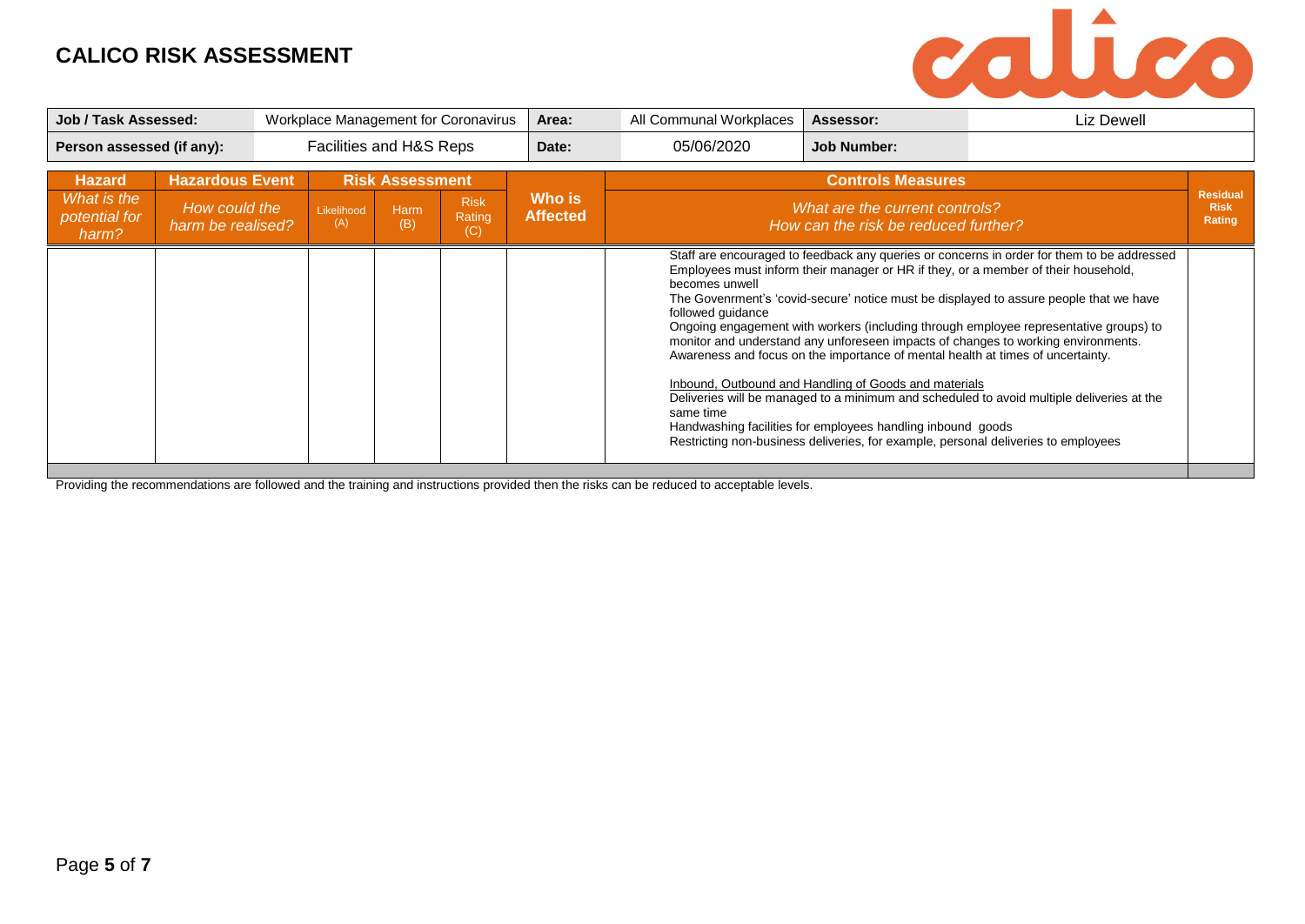

| Job / Task Assessed:         |                                         | Workplace Management for Coronavirus |            |                                |               | Area:              | All Communal Workplaces | Assessor:                                                  | Liz Dewell |                                |
|------------------------------|-----------------------------------------|--------------------------------------|------------|--------------------------------|---------------|--------------------|-------------------------|------------------------------------------------------------|------------|--------------------------------|
| Person assessed (if any):    | Facilities and H&S Reps                 |                                      |            | Date:                          | 05/06/2020    | <b>Job Number:</b> |                         |                                                            |            |                                |
| <b>Hazard</b><br>What is the | <b>Hazardous Event</b><br>How could the |                                      | Likelihood | <b>Risk Assessment</b><br>Harm | <b>Risk</b>   | Who is             |                         | <b>Controls Measures</b><br>What are the current controls? |            | <b>Residual</b><br><b>Risk</b> |
| potential for<br>harm?       | harm be realised?                       |                                      | (A)        | (B)                            | Rating<br>(C) | <b>Affected</b>    |                         | How can the risk be reduced further?                       |            | Rating                         |

**PPE REQUIRED FOR TASK (tick/complete as appropriate – Refer to Control Measures over page making specific)**











| <b>Hard Hat</b>            | <b>Ear Protection</b>    | <b>Welding Helmet</b>    |                       |
|----------------------------|--------------------------|--------------------------|-----------------------|
| <b>Safety Footwear</b>     | Goggles                  | <b>Respirator (Type)</b> | <b>Surgical masks</b> |
| <b>High Vis Vest</b>       | <b>Overalls</b>          | Gloves (enter type)      |                       |
| <b>Gas Welding Goggles</b> | <b>Safety Spectacles</b> | Other (specify type)     |                       |

| Hazard | Col (A) - Likelihood of Injury or             |    | Col (B) - Severity of Injury or Hazard        | <b>Who Could Be Affected</b>                             |
|--------|-----------------------------------------------|----|-----------------------------------------------|----------------------------------------------------------|
| 1.     | Improbable - (Extremely<br>Unlikely To Occur) | 1. | Minor (No First Aid Required)                 | Operators                                                |
| 2.     | Remote (Small Chance Of<br>Occurring)         | 2. | Harmful (Minor First Aid Required)            | Maintenance / Quality                                    |
| 3.     | Occasional (Could Occur<br>Sometime)          | 3. | Critical (Serious Fractures, Burns,<br>L.T.A. | Contractors                                              |
| 4.     | Probable (Unsurprised If It<br>Happened)      | 4. | Severe (Amputations, Loss Of<br>Eyesight)     | <b>Visitors</b>                                          |
| 5.     | Frequent (Almost Certain To<br>Happen)        | 5. | Catastrophic (Fatality, Explosions<br>Etc)    | Special Cases (Pregnant Worker/Young People<br>Under 18) |